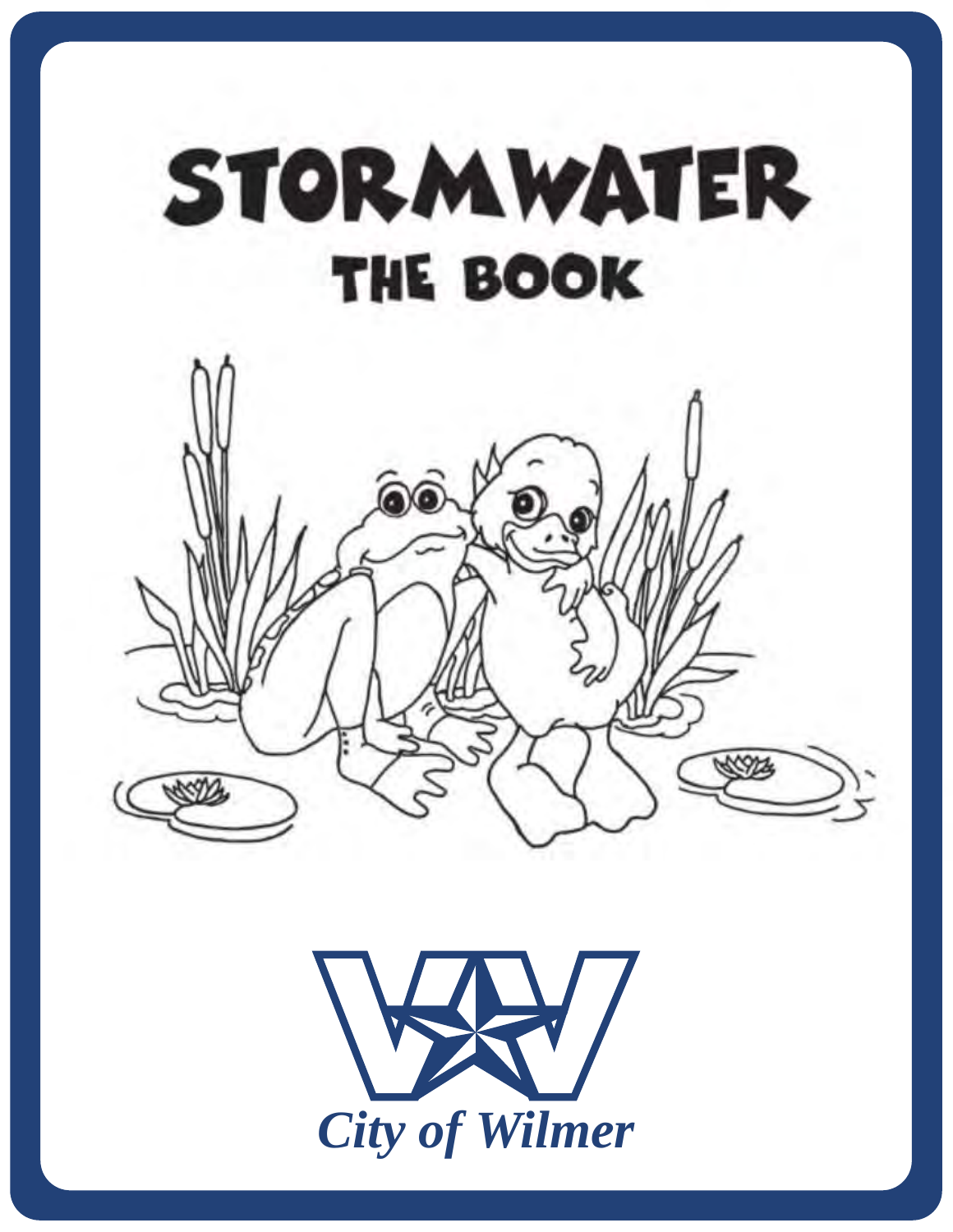

Whenever it rains or snows, water runs off the land and into our storm drain system. The storm drain system is made up of gutters, storm drains (the holes in the curb) and pipes. The water that runs off the land is called stormwater. The storm drain system carries the stormwater to local waterways. The water that runs off into the storm drain system never passes through a water treatment plant, so anything the stormwater picks up, or is placed in it along the way, will be carried UNTREATED to the nearest waterway.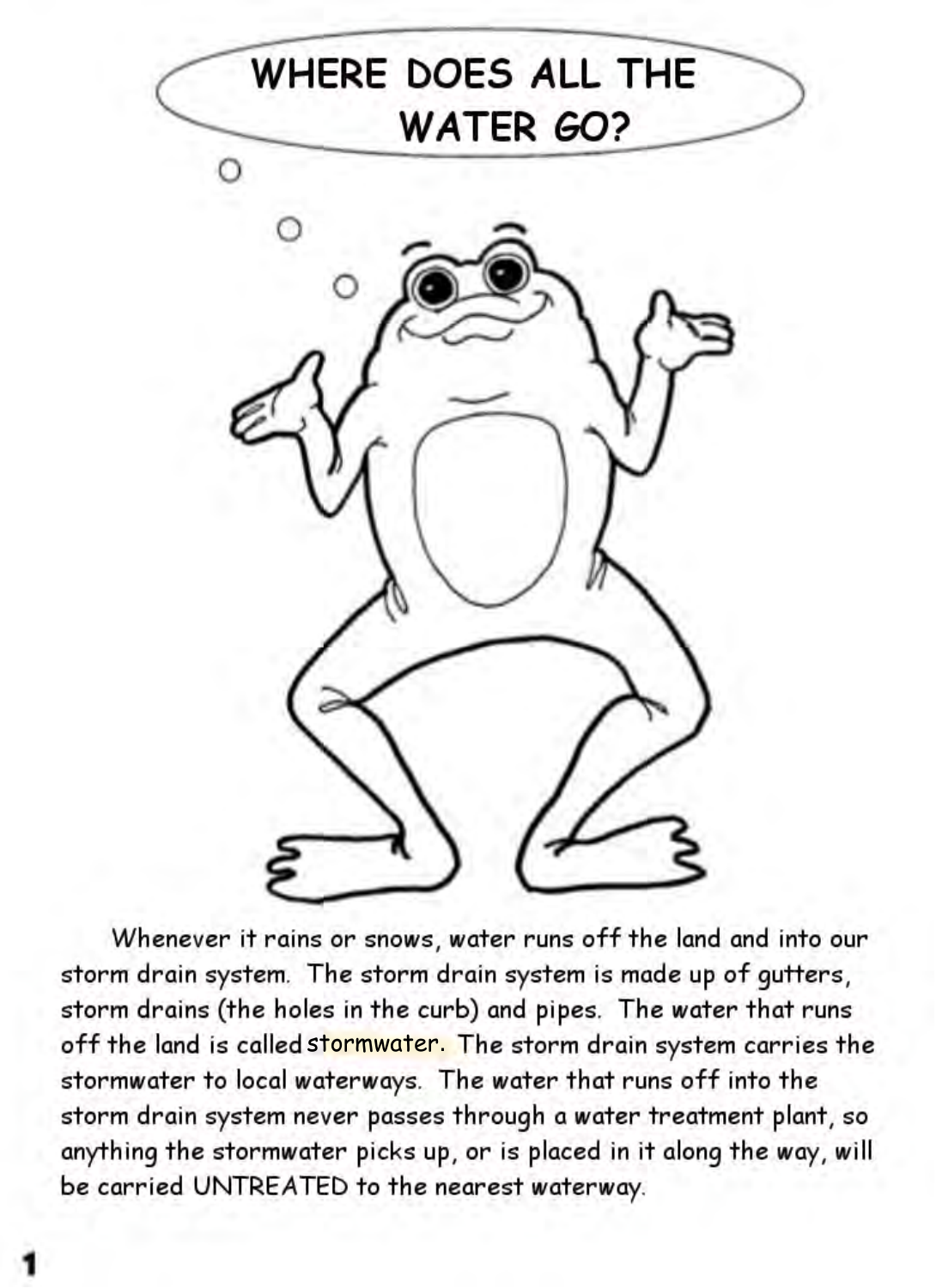### WHO LIVES IN A WATERSHED?

A watershed is the land that water flows across or under on its way to a stream river, lake, or ocean. Water runs to the lowest point in the watershed.

At the bottom of the page, list the animals in this picture that live in a watershed.

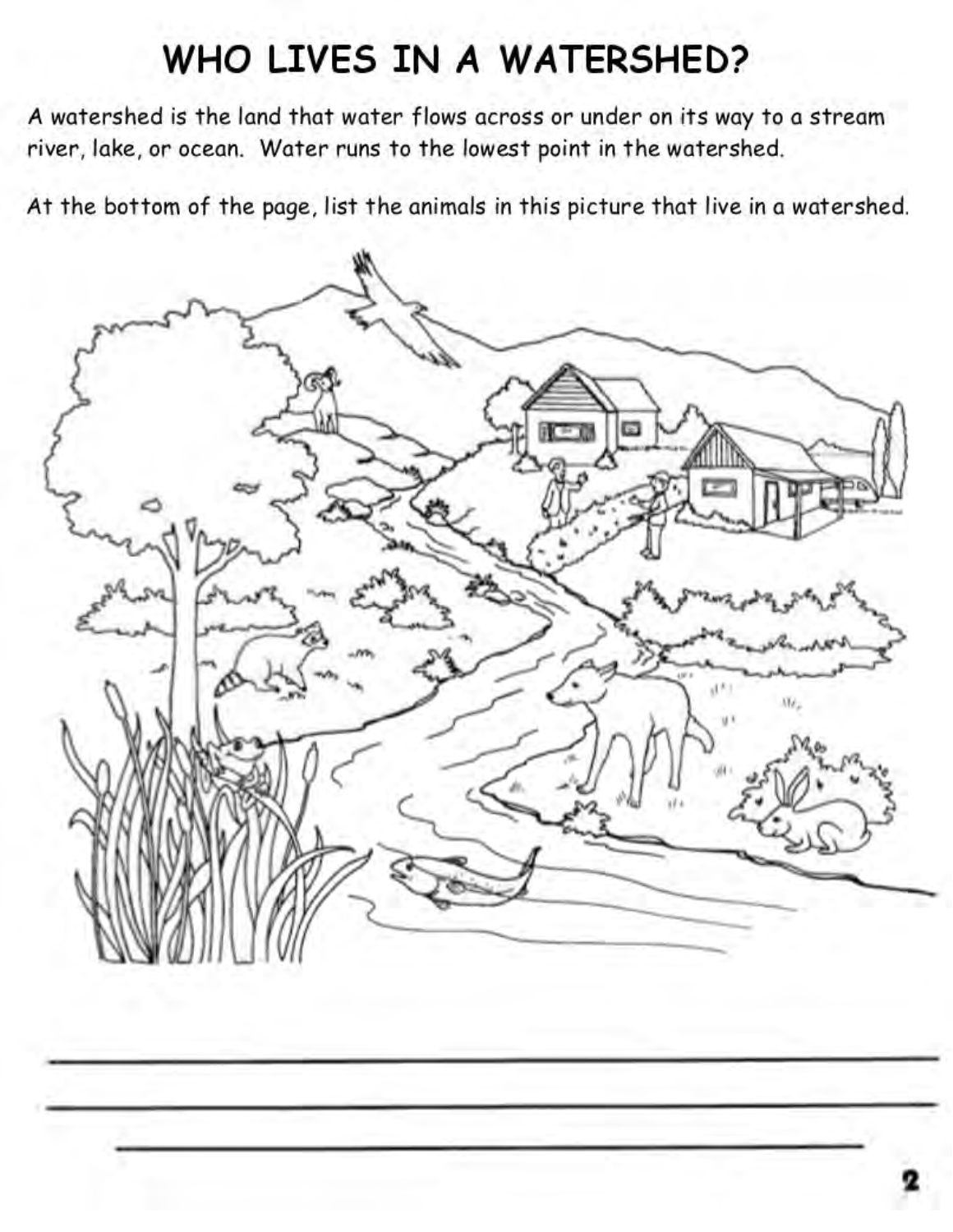### THE A-MAZING STORMWATER STORY

Everyone knows that water flows. But who knows where the water goes? Follow the gutter water through the storm drain system to find out.



Does gutter water go to the sewage treatment plant or to the river?\_\_\_\_\_\_\_\_\_\_\_\_\_\_\_\_\_\_\_\_\_\_\_\_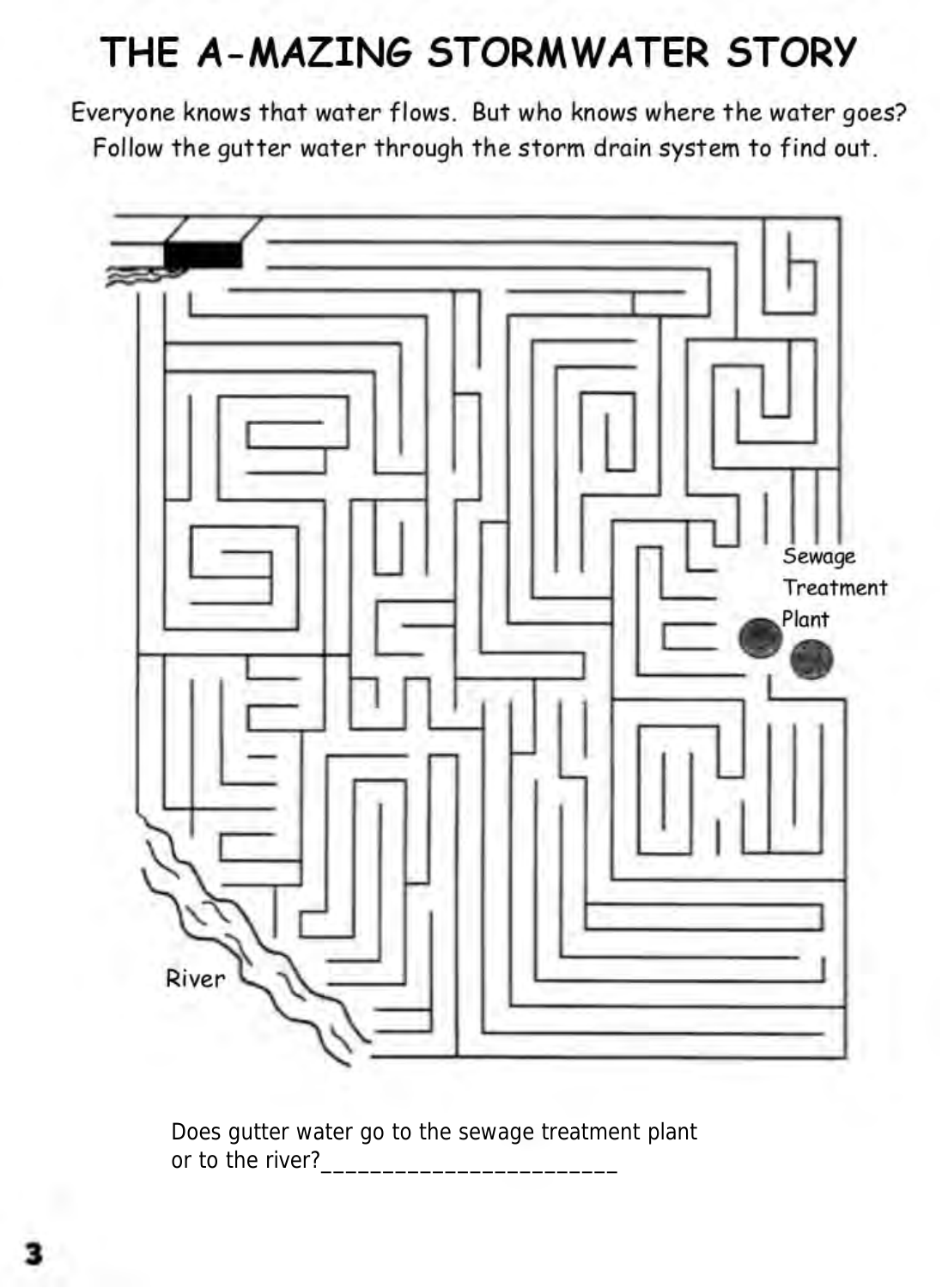### **STORMWATER POLLUTION**

The untreated water in the storm drain system can carry pollutants to nearby waterways. Things that are put on the ground can be washed into our storm drains by rain or overwatering our yards. When carried by stormwater, pollutants, such as motor oil and antifreeze from cars, fertilizers and pesticides on our lawns and gardens, pet waste, paint, trash, and soap can end up in the waterways, making the animals that live there very sick. Even things like soil and leaves can be pollutants - they clog storm drains and choke up our waterways. Sometimes, people who don't know that stormwater isn't treated dump or deliberately wash pollutants directly into the storm drains. Of course, you, Croaker and Stormy know where all these pollutants go.

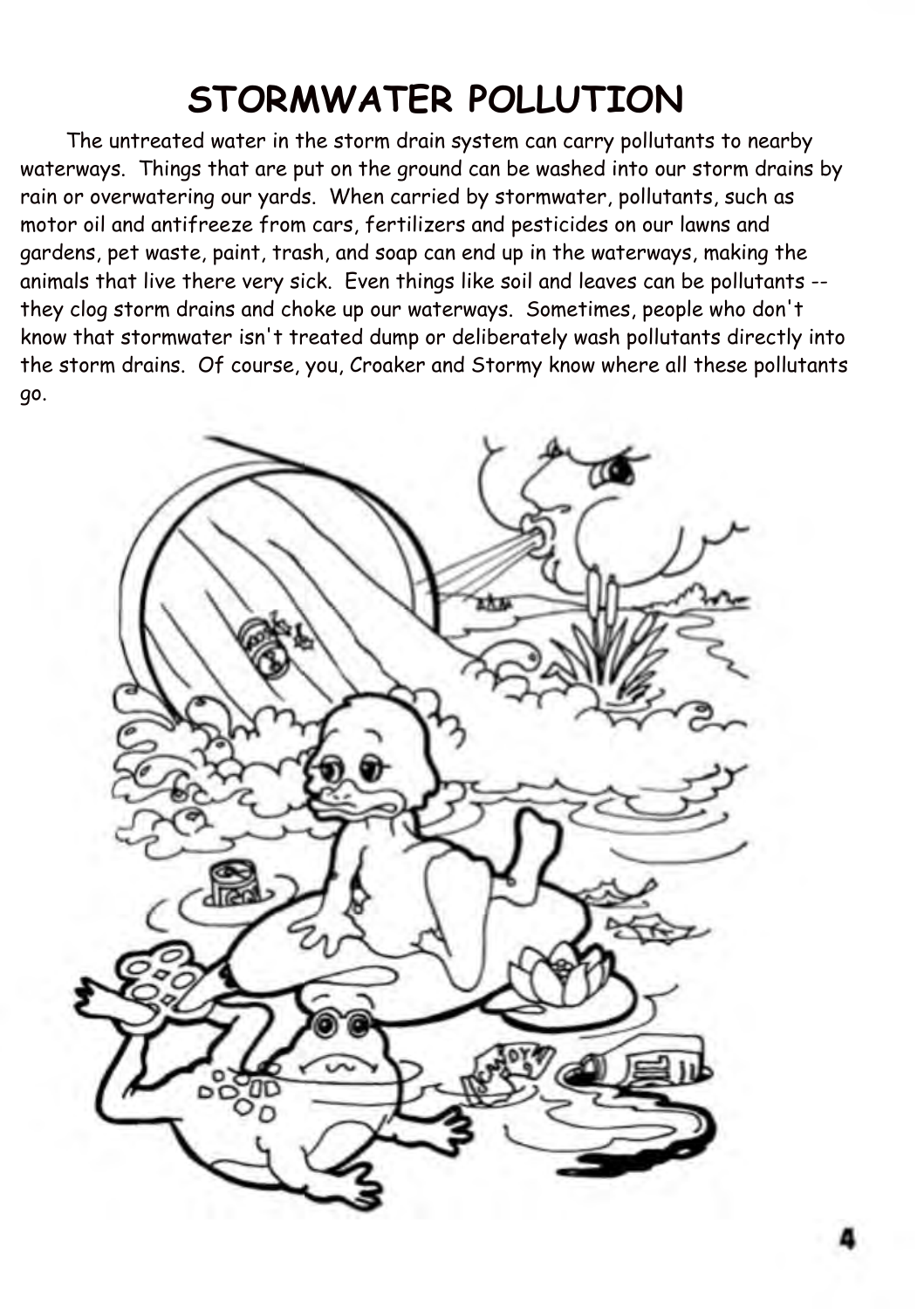### FIND THE POLLUTANTS

| 5  | p  | A  | I | N | Τ. | N  | 0          | Ι. | s | н | \$           | E  |
|----|----|----|---|---|----|----|------------|----|---|---|--------------|----|
| v  | И  | F  | L | s | н  | K. | I          | ε  | W | ε | $\sf S$      | R  |
| Y  | E. | т  | S | G | о  | м  | D          | ٧  | D | A | L            | Ε  |
| P. | D  | с  | Ι | 5 | ε  | Ι. | 0          | Ι  | J | E | P            | Ζ  |
| E  | I  | D  | Q | υ | О  | P  | $\epsilon$ | Ο  | U | z | A.           | I  |
| τ  | Ρ  | z  | В | I | R  | Ι. | N          | x  | с | Ε | Q            | L  |
| W  | Ο  | A  | т | D | т  | τ. | ι          | ε  | R | E | $\mathsf{s}$ | I  |
| Α  | Ε  | R. | W | s | R  | 5  | т          | м  | ο | R | с            | т  |
| 5  | м  | s  | Ε | ٧ | Ą  | ε  | L          | т  | R | F | J.           | R  |
| т  | s  | P  | A | κ | 5  | J  | F          | L  | ο | 1 | D            | Ε. |
| Ε  | 0  | т  | O | S | н  | E  | L          | s  | F | т | x            | F  |
| R  | z  | N  | F | А | D  | v  | P          | Ε  | ο | N | т            | с  |
| А  | ٧  | τ  | N | J | ٧  | L  | Ε          | W  | с | А | κ            | Ι  |
|    | м  | ο  | τ | о | R  | 0  | I          |    | κ | υ | p            | 5  |



Stormy has found many pollutants in the stream in which he lives. All of these pollutants were carried to the stream in the stormwater and are mentioned on page 4. Can you find the stormwater pollutants in the box above? Some words may be backwards. When you find them, write the words in the space provided.



 $\sim$  6)  $\eta$  $8)$  $91$  $\mathbf{v}$   $\sim$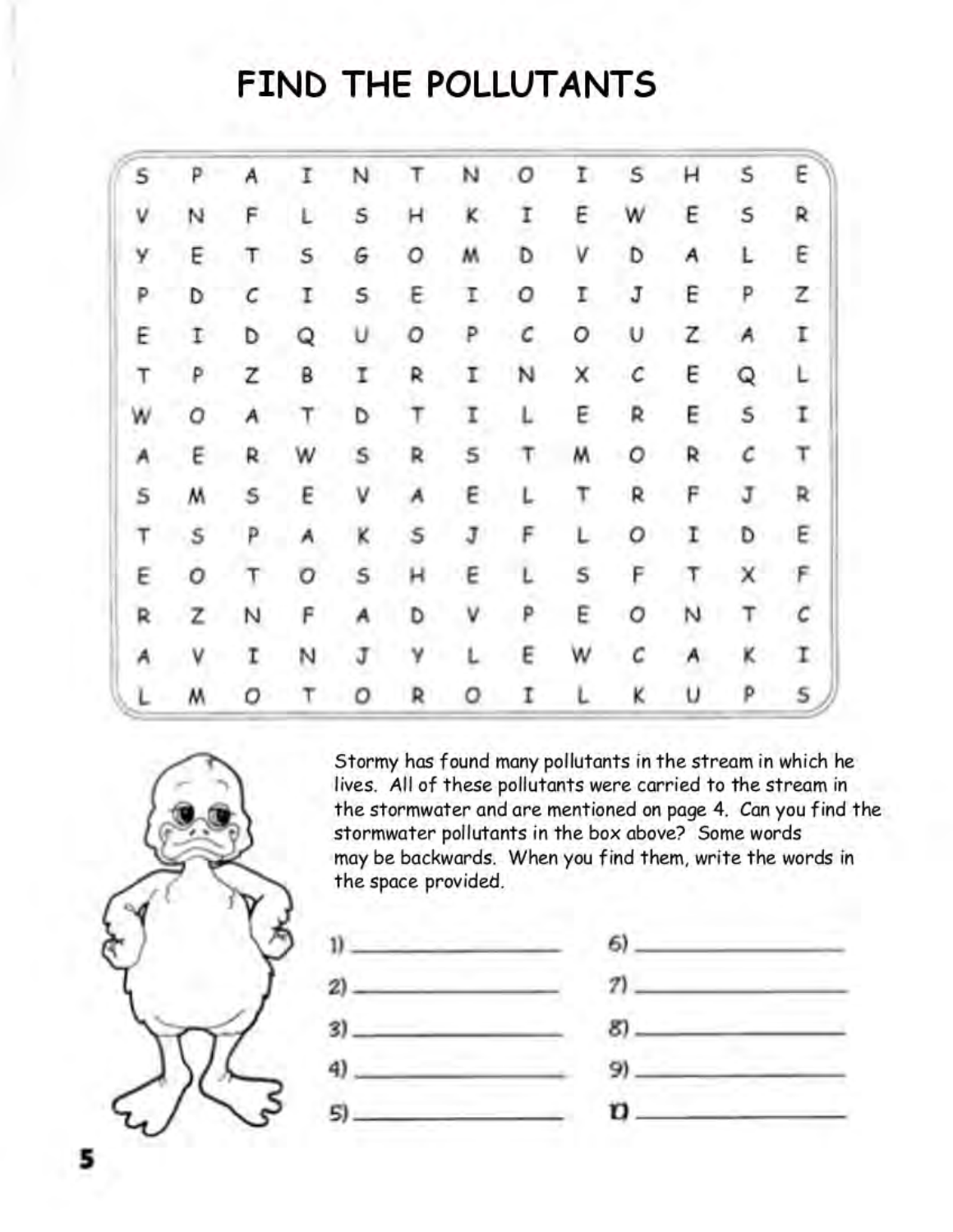### **FROM YOUR HOME TO OURS**



Pollution in our neighborhood can travel to local streams and rivers through the storm drain system. Below is a list of steps in this polluting process, but the steps are out of order. Write out the steps on the lines provided in the order that they would normally occur, with number one being the first step and number five being the last step.

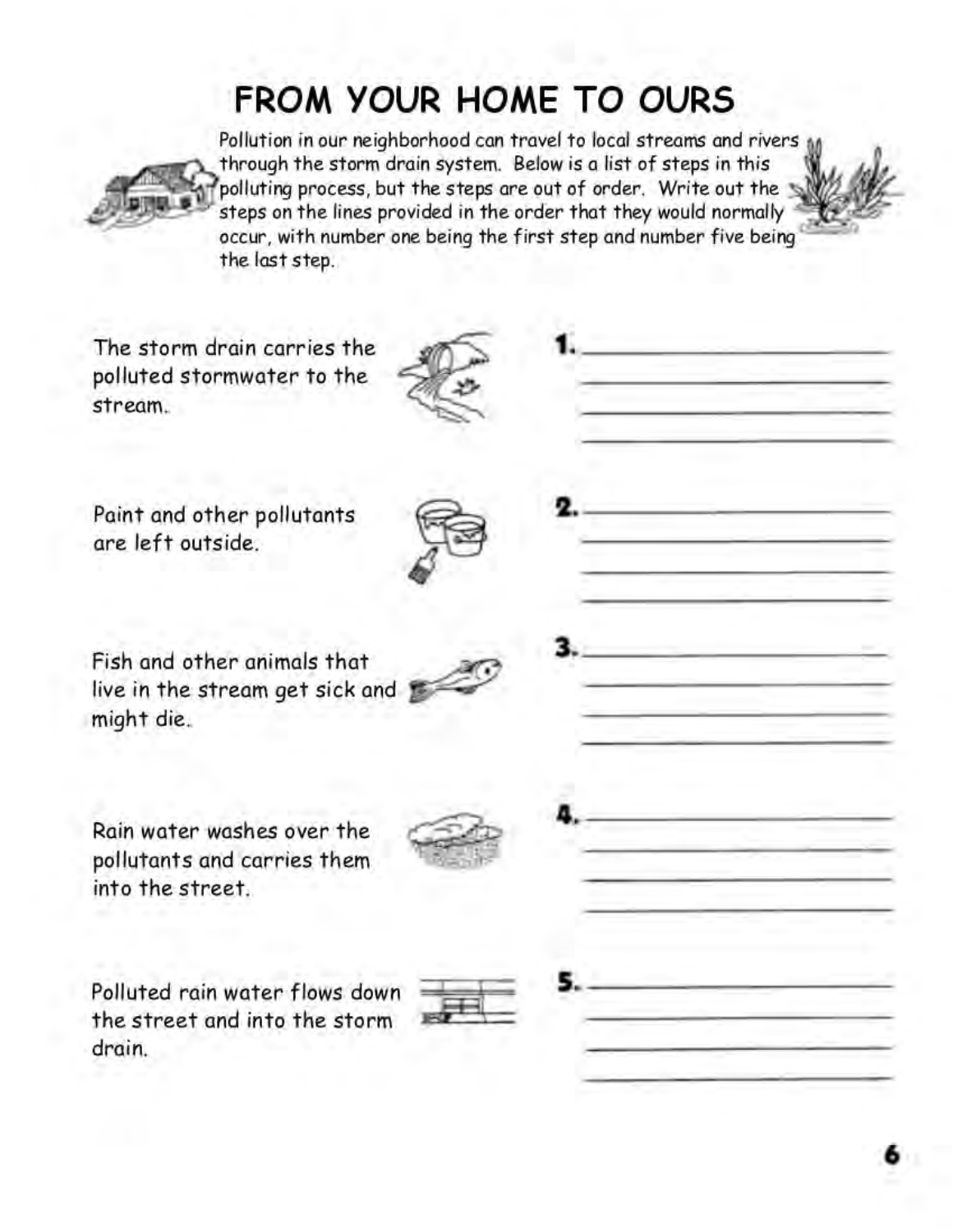| who is harmed by water pollution. | Unscramble the words below to find out |  |
|-----------------------------------|----------------------------------------|--|
|                                   |                                        |  |
| SRBDI-                            |                                        |  |
|                                   | LEEPOP                                 |  |
|                                   | USKDC-                                 |  |
|                                   | GOFRS.                                 |  |
|                                   | LMNAISA                                |  |
| OYU                               |                                        |  |
| <b>NLTAPS</b>                     |                                        |  |
|                                   | GUSB                                   |  |
| <b>YREVNOEE_</b>                  |                                        |  |
|                                   |                                        |  |
|                                   |                                        |  |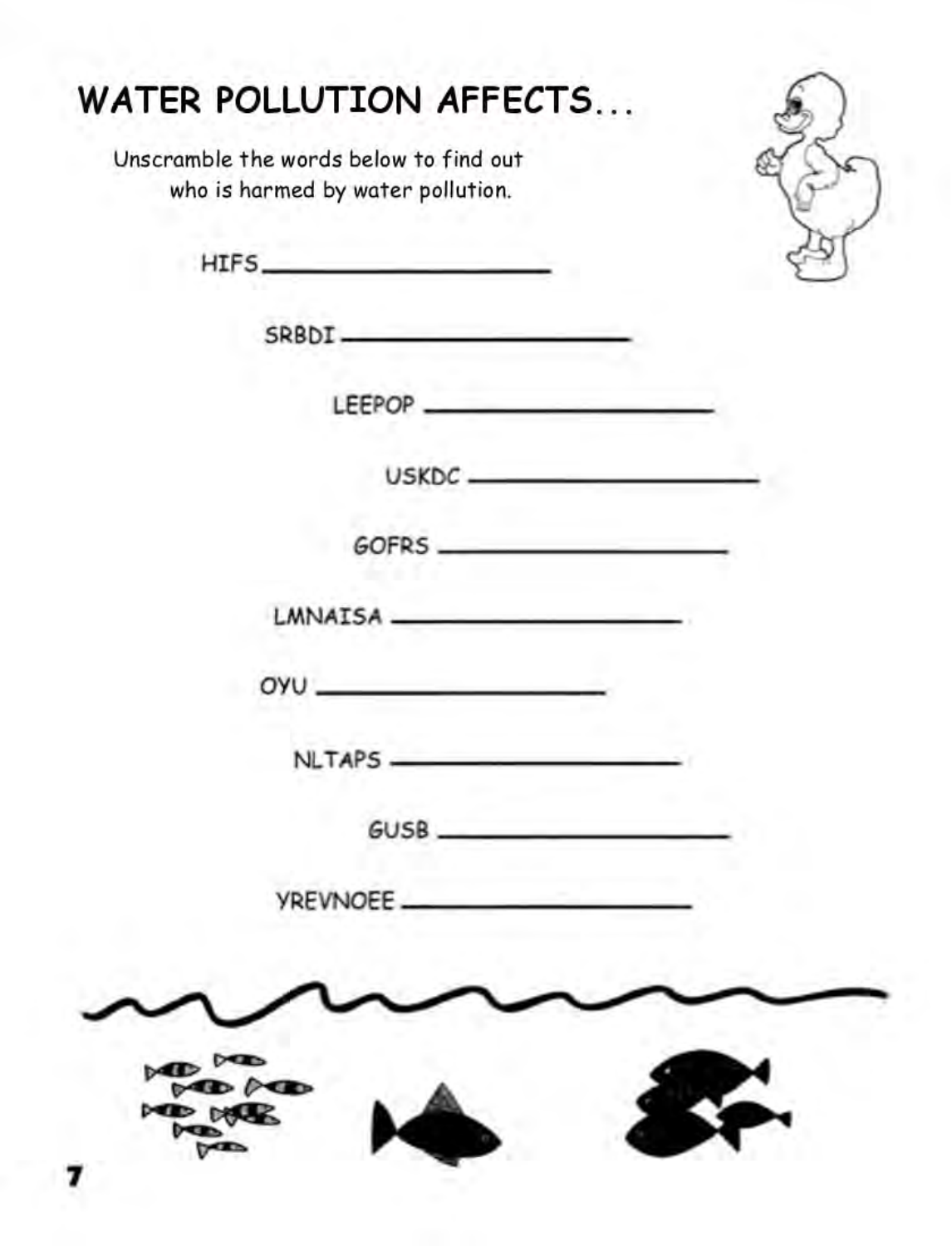### HELPING TO KEEP GUTTERS CLEAN

There are lots of ways you can help prevent stormwater pollution and keep your water (and our home!) clean. You can help by: 1) placing litter in trash cans and recycling materials, such as aluminum, paper, and plastic bottles; 2) picking up pet waste and putting it in the trash; 3) washing the family car in an area that doesn't run off to a storm drain, such as your lawn or the car wash; 4) watering, the lawn for shorter periods of time so that water doesn't run off; and; 5) rake or sweep up grass, leaves and twigs from your yard, rather than hosing it away or using a leaf blower. The plant material you collect can be used to make compost.

You can get your parents to help too! Tell them that things like paint, antifreeze and chemical cleaners need to be taken to a household hazardous waste collection facility. Also, ask them to repair any leaks their cars have and to recycle used motor oil and filters.

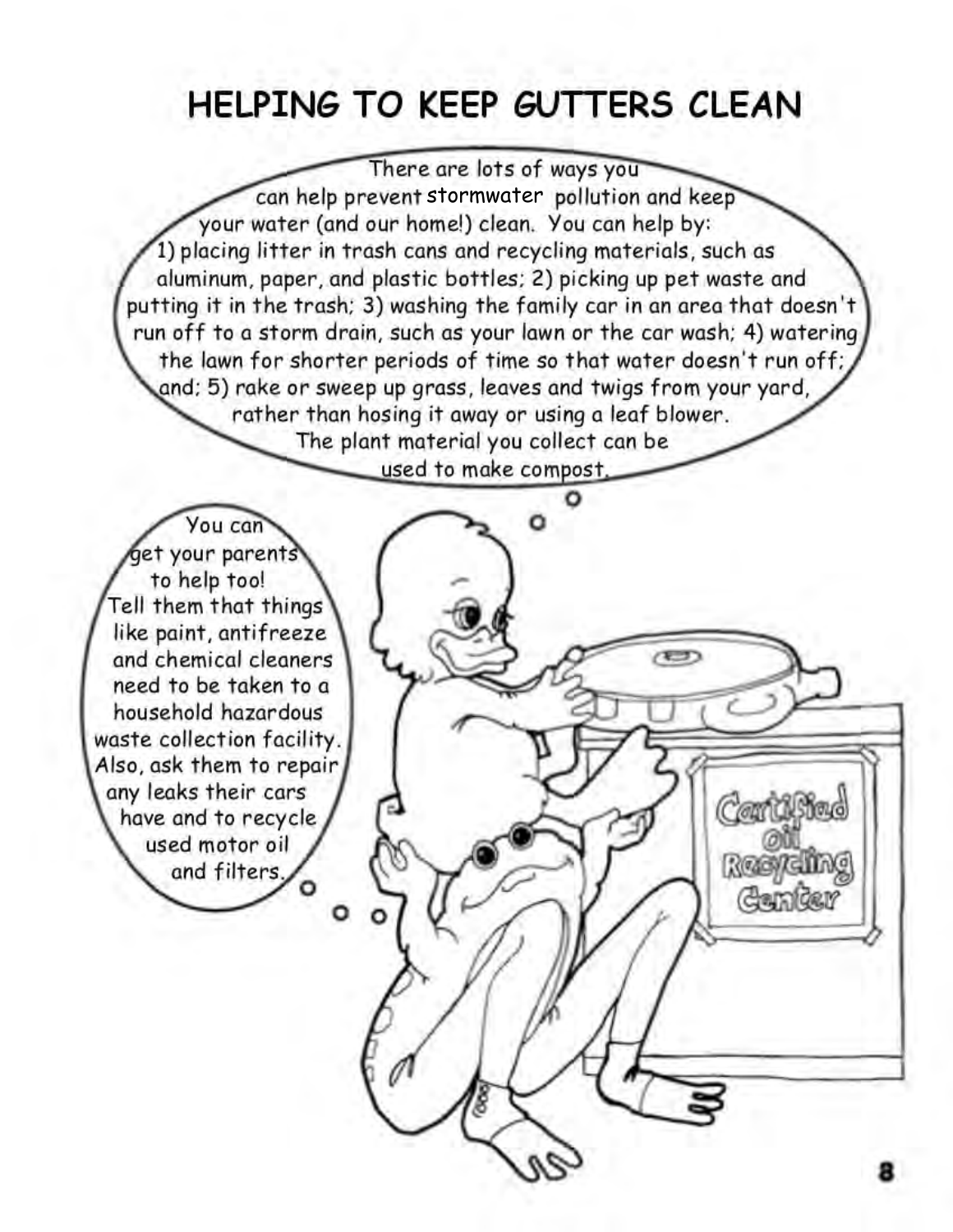# **LEND A HELPING HAND**

To help prevent stormwater pollution, Stormy puts recyclables in the recycle bin and litter in the trash can.

Write the appropriate words from the recycle bin in the blanks to find out what else you can do to prevent pollution.



run off, water the lawn for shorter periods of time.

Ask your parents to used motor oil.

by composting yard debris, such as grass clippings, leaves and twigs, and

use the compost in your garden.

Your a house-hold hazardous waste collection facility.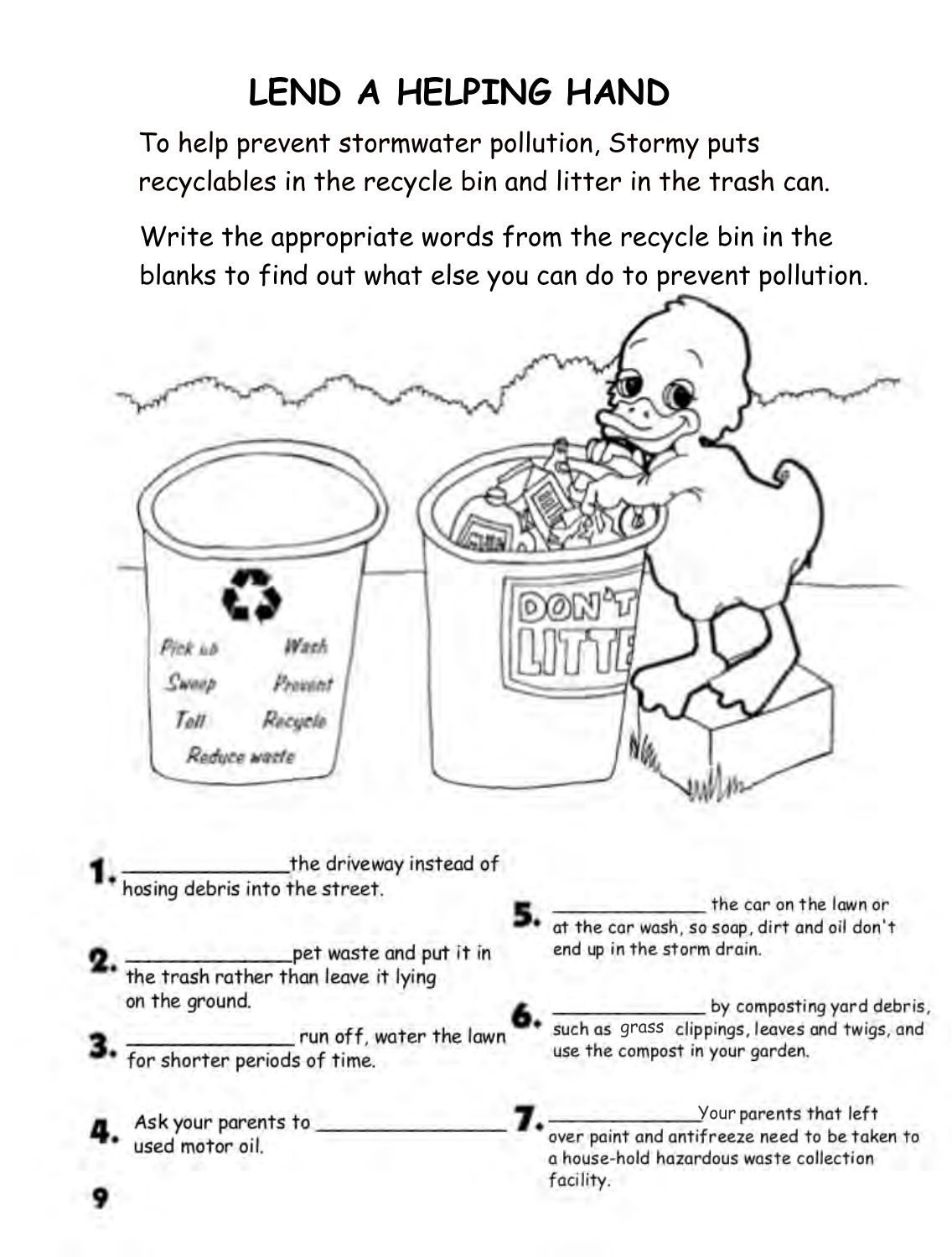## CLEAN WATER CROSSWORD

Decide what words belong in the boxes by reading the clues.



- 2. What you should do with used motor oil and filters.
- 3. Who can help prevent stormwater pollution?
- 4. You can recycle \_\_\_\_\_\_\_\_\_\_\_\_\_\_\_\_\_\_\_\_ bottles.
- Left over paint, antifreeze and household cleaners are the contract of the contract of the contract of the contract of the contract of the contract of the contract of the contract of the contract of the contract of the contract of the contract of the contract of t wastes, and should be taken to a collection facility.
- 2. You can make it out of yard clippings.
- 3. Where, at home, you can wash the car without having soap, dirt and oil flowing to the storm drain.